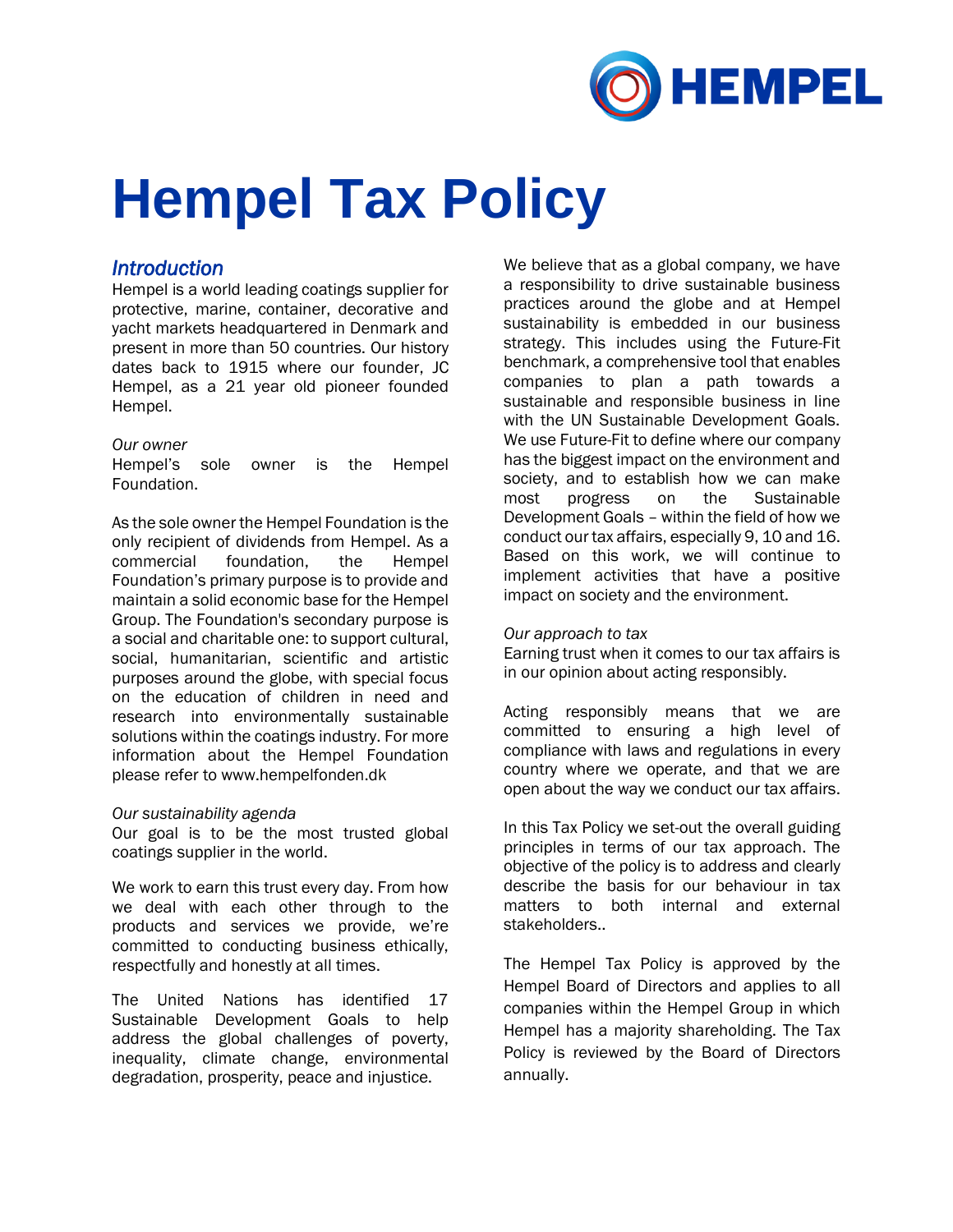

## *Accountability and Governance*

The Board of Directors is accountable for the tax policy and the responsibility of the tax risk management lies with the CFO and is overseen by the Audit Committee.

The daily management of taxes are primarily handled and monitored by a designated team of tax professionals (Hempel Tax Team) in corporation with finance teams.

The Hempel Tax Team is responsible for ensuring policies and procedures are in place, maintained and used consistently around the world to support the implementation of the Tax Policy.

The Hempel Tax Team monitors updates and changes to the global tax legislation as well as international tax policy developments to assess the impact and drive required changes to the Hempel Group internal processes.

The Hempel Tax Team is involved in all material business developments to assess the potential tax consequences of the decisions we make.

This Policy applies to the entire Hempel Group, including all directors, managers and employees who are involved in or whose actions impact the management of taxes within the Hempel Group. Within the Hempel Group an "Ethics Hotline" is available should anyone internal or external feel the need to report potential breaches or concerns relating to our Business Ethics Policy or Code of Conduct.

#### *Compliance*

Being a global tax payer we need to be able to manage many different types of taxes, various tax systems and expectations from local tax authorities and other stakeholders.

We have established global policies and procedures to ensure that our taxes are correct and paid on time.

As part of our wider risk management system we proactively identify, evaluate, manage and monitor tax risks from internal processes, business transactions, and external changes such as new legislation, to account for them appropriately and implement and monitor controls over them.

It is our policy to apply best practice and continuously work to reduce tax risks that inevitable will emerge, in particular because of the everchanging global tax legislation In addition, areas of the tax regulation may not be fully developed and thereby lead to differences in interpretation by the tax payers and the tax authorities which leaves tax risks or disputes on tax matters.

We aim to prevent unnecessary tax risks and disputes to materialise, through:

- having substantiated technical tax positions;
- secure sufficient documentation of facts and analysis;
- seeking advice with independent tax advisors for complex matters;
- appropriate compliance procedures in order to ensure accurate and complete tax filings including involvement of independent tax advisors in tax return processes, when relevant;

## *Business Structures and Tax Planning*

Our commercial strategy and goals set out the basis for our tax approach. We believe that the choices we make must be in accordance with the business structures and the business strategies.

We accept the responsibility we have as a global tax payer and we seek to pay taxes in the countries in which value is created. In doing so we apply the arm's length principle to intercompany transactions as applicable by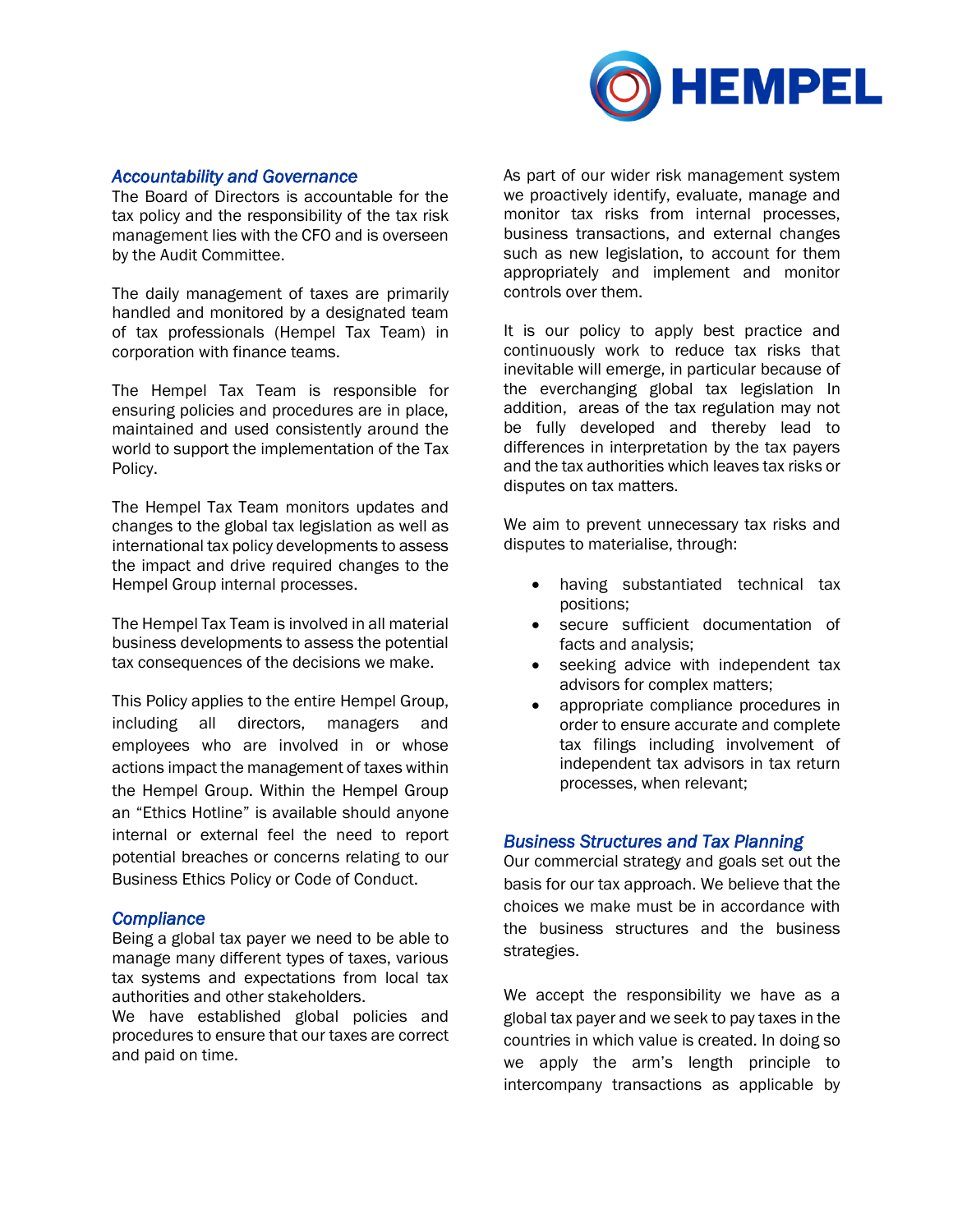

international tax standards, such as the OECD, unless local legislation prescribes otherwise..

We refrain from the use of aggressive tax planning. In line with international definitions we understand aggressive tax planning as deliberate exploitation of technicalities in a tax regime or as deliberate exploitation of inconsistencies between tax regimes in order to reduce tax liability.

Further, we do not engage in structures or transactions with the primary purpose to create a tax benefit that is disproportionate to what is commonly understood as being the intention of the tax laws, e.g. we are not using marketed or abusive tax avoidance schemes.

We are only present in countries in which we have commercial substance and we do not set up companies in low or no-tax jurisdictions for the primary purpose of minimizing taxes. Countries in which we do business may offer tax incentives or preferential tax reliefs. In the acceptance of such incentives or reliefs these must be specified by the law and generally available.

#### *Relationship with Tax Authorities*

A key part of earning trust is to continuously maintain a proactive and transparent relationship with tax authorities around the world. We believe that this will reduce the risk of challenges, disputes or damages to Hempel's credibility or reliability when uncertainties exist in the tax regulations or when tax matters inadvertently are incorrect.

In our relationship with the tax authorities we act in a professional, courteous and timely manner to ensure that we are a reliable and respected taxpayer. We respond to the tax

authorities 'inquiries in a timely and transparent manner. Where appropriate and possible, we will engage in early dialogue with the tax authorities where significant uncertainties related to tax matters apply to our business operations.

The Hempel Tax team manages the relationship with local tax authorities around the world..

#### *Transparency*

We're committed to being one of the world's most trusted coatings suppliers. To this end we provide regular information to our external stakeholders about our approach to taxes and our taxes paid. In our annual report we provide insight on our group structure and the countries in which Hempel Group is established.

Where appropriate we will disclose information about our tax position and the choices we make to the extent that such disclosures do not damage the Hempel business or the business of our partners. Disclosures may be available through our annual financial statements or other relevant information channels.

This is what we mean by "acting responsibly" and this is how we want to earn trust in the field of taxes.

Latest approved by the Board of Directors in Hempel A/S on 25 February 2022

### **DEFINITIONS**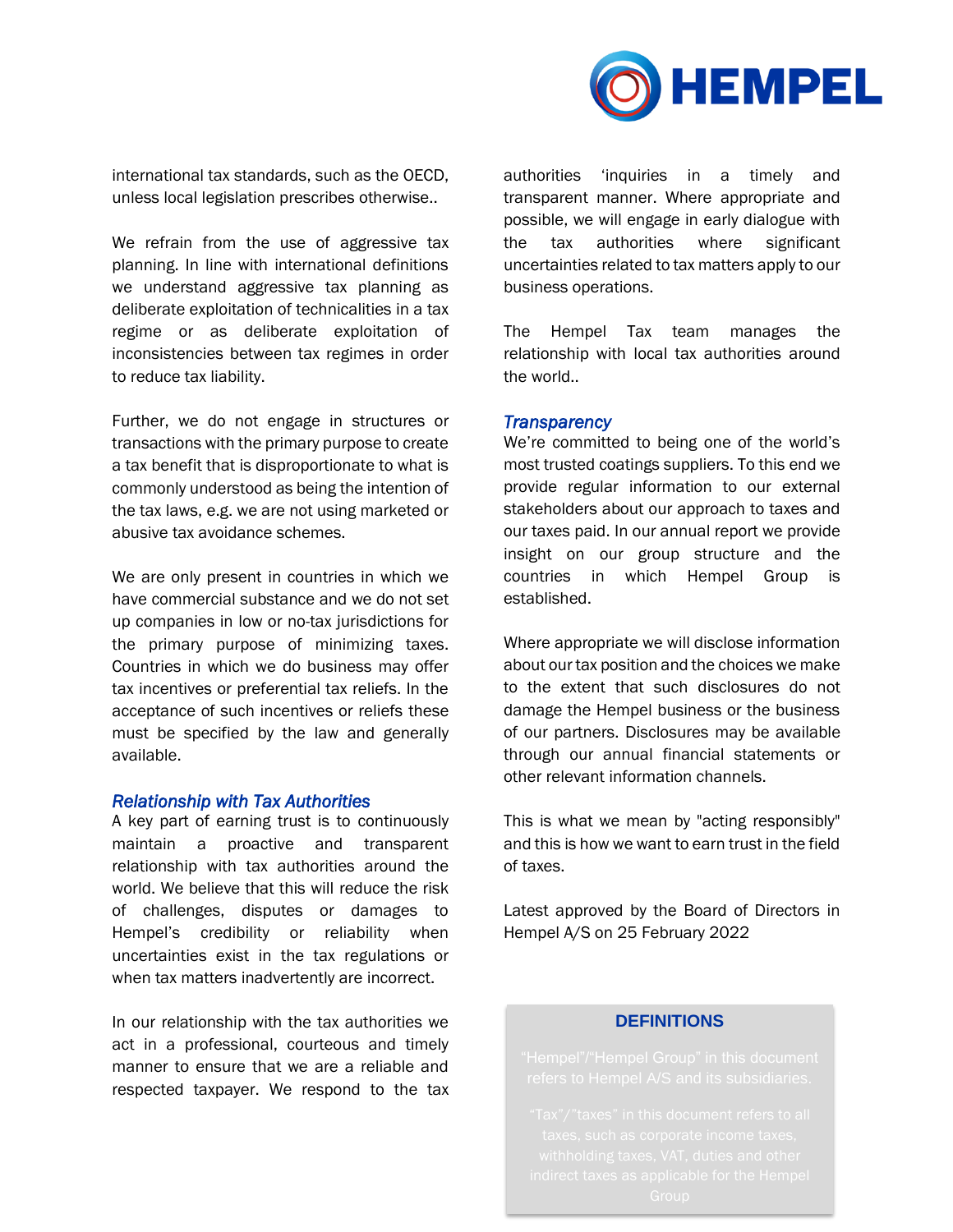

## **Explanatory notes**

# *Our transfer pricing setup is aligned with our business model*

The way we operate our business and our transfer pricing model is the foundation for Hempel's global tax footprint. In Hempel we apply internationally accepted standards, such as the OECD Transfer Pricing Guidelines ("TPG"), and allocate profits to where economic value creation takes place.

According to the OECD TPG, the specific allocation of profits within a Group, and hence the value creation, requires an in-depth analysis of the functions, assets and risks of every entity and how they relate to the wider generation of value by the Hempel Group.

Together with external advisors we are analysing the allocation of profits within the global Hempel Group on a regular basis to ensure that transfer pricing outcomes align to the value creation.

As a consequence of the strategic direction in the Hempel business over the past 5-10 years with "One Hempel – One Ambition" followed by "Journey to Excellence" and derived changes to the organisational structure the entire Hempel Group and how it operates has changed. This strategic direction is expected to continue under the current strategy, Double Impact, and therefore changes to the transfer pricing model is implemented from 2021 and onwards in the majority of our group companies.

In transfer pricing terms, we are transitioning to a profit allocation based on the so-called principal model. This model is aligned with OECD TPG and recognizes that our most valuable intangible assets (e.g. patents, knowhow, trademarks and formulations) are centrally owned and controlled by Hempel A/S

in Denmark and consequently should be taxed in Denmark. In addition Hempel A/S also provides management services to the majority of the entities in the Group.

In a principal structure our sales companies and our production companies operates as socalled "limited risk distributors" and "contract manufacturers", respectively.

The nature of the Principal model entails that Group companies operating under this model will experience a stable profit year on year. However, special extraordinary circumstances may entail that either party is entitled to provide/receive subsidies in any way found necessary, if extraordinary circumstances arise out of causes beyond the reasonable control and without the fault or negligence of either party. Extraordinary circumstances may include, but are not limited to, pandemics, financial and/or economic crisis etc.

The remuneration of the limited risk distributors and contract manufacturers will be aligned with the actual conduct of the parties and their functional, asset and risk profile according to the OECD Transfer Pricing guidelines. This means that all intercompany transactions are valued on an arm's length basis which is benchmarked against comparable transactions.

Many of the Group's production companies have already been operating as contract manufacturers for several years.

In some countries we are required by law to comply with local transfer pricing regulations which are not comparable with the OECD armslength principle.

Further, as all entities within the Hempel Group have a varying and continuous need for advice and assistance in the area of general administration Hempel A/S in Denmark is central to globally provide and co-ordinate a variety of useful and value added functions including technical services, legal services, IT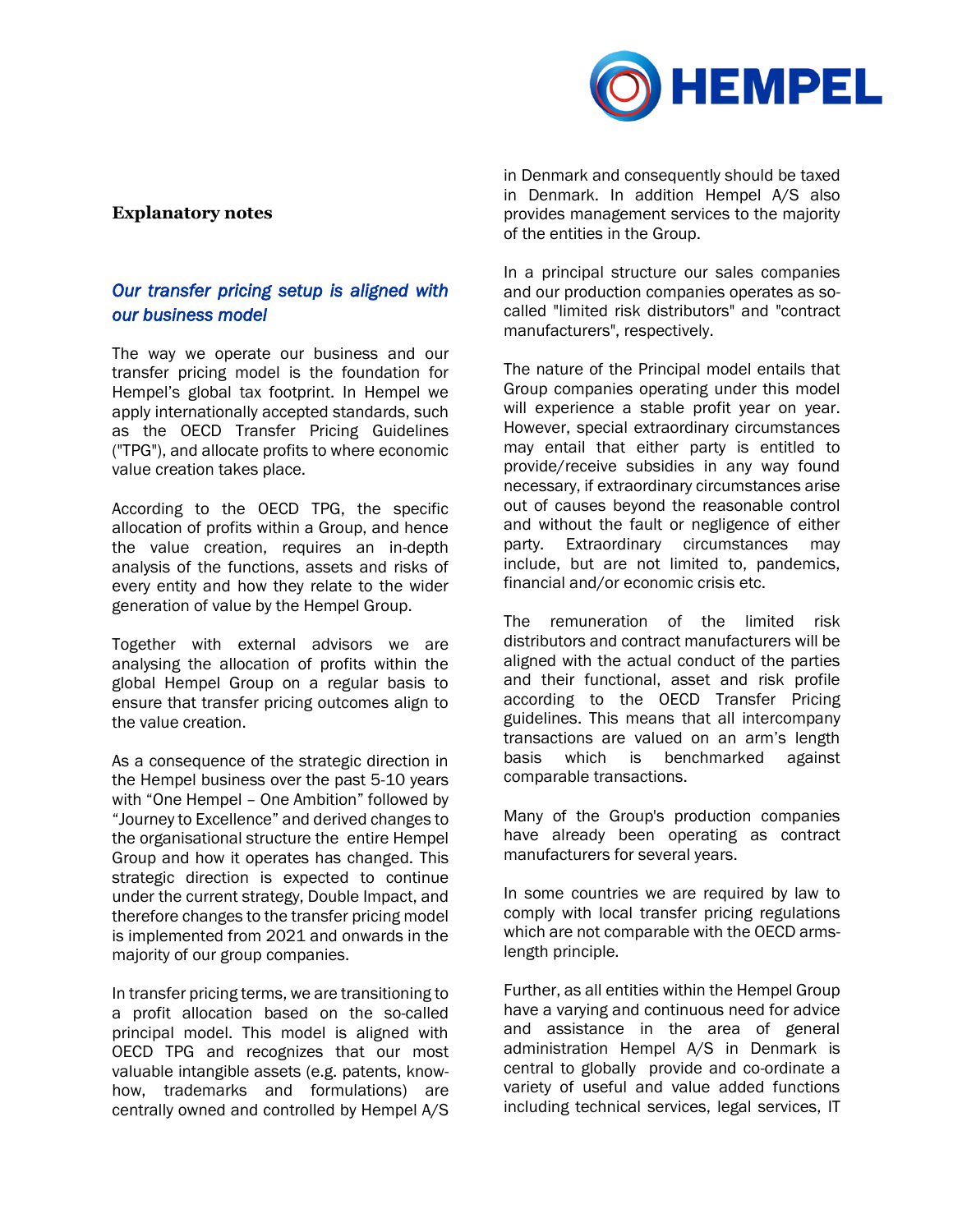

services, central procurement services, treasury services etc. In addition certain services are centralized on a regional level from where services are provided. For these efforts the service provider receive an arm's length remuneration in the form of a service fee from all recipients of the services.

The above constitutes the foundation of Hempel Group's transfer pricing model for inter-company transactions and we prepare our transfer pricing documentation accordingly.

We document all transactions in order for us to meet the various local transfer pricing documentation requirements where these apply to the Hempel business. The overall responsibility for the transfer pricing documentation in the Hempel Group lies with Hempel Group Tax.

## *Hempel Group effective corporate tax rate*

The consolidated effective corporate income tax rate in the Group accounts is based on the reported taxable profits from the Hempel Group entities which again is based on the statutory tax level in each country. In most countries the effective tax rate of the profits earned will vary from the statutory tax rate as a consequence of specific adjustments to the profits. These are governed by local tax legislation as well as accounting standards. From the income year 2021 the Hempel Group applies the IFRS accounting standard.

The average statutory corporate income tax rate for the Hempel Group is approximately 22% whereas the effective tax rate for the Hempel Group is higher. The effective tax rate takes into account tax accounting differences that can have either an upwards or a downwards effect compared to the statutory tax rates. Upwards effects are currently driven mainly by double taxation and unrecognised tax assets. Downwards effects are mainly comprised by R&D incentive schemes utilized in our extensive R&D efforts. One-offs – for example provisions in connection with tax audits, recognition of previously nonrecognised tax assets etc. can impact the effective tax rate in both upwards and downwards directions.

For details on the effective tax rate for the Hempel Group please see the annual report

Hempel aims to report and pay taxes where value is created and thus reflect the corporate tax rate of these countries.

Taxes paid vary in many companies from the taxes booked under the IFRS accounting standard and this also applies to the Hempel Group. This relates mainly to the adjustment of deferred tax - for example a loss making company in a country where the loss can be carried forward and offset against profits in later income years, the taxes booked will differ from the tax paid.

## *Our potential presence in so-called tax heavens*

The Hempel Group is present in more than 80 countries and through the nature of the Hempel business and our heritage within marine all countries across the globe could be of interest for the Hempel business. This could also include countries on the EU list of noncorporative jurisdictions for tax purpose. Through acquisitions and costumer needs, Hempel could establish presence in these countries.

However, we aim to only establish or acquire presence in countries where there are genuine commercial reasons to be present. Namely through acquisitions or partnerships Hempel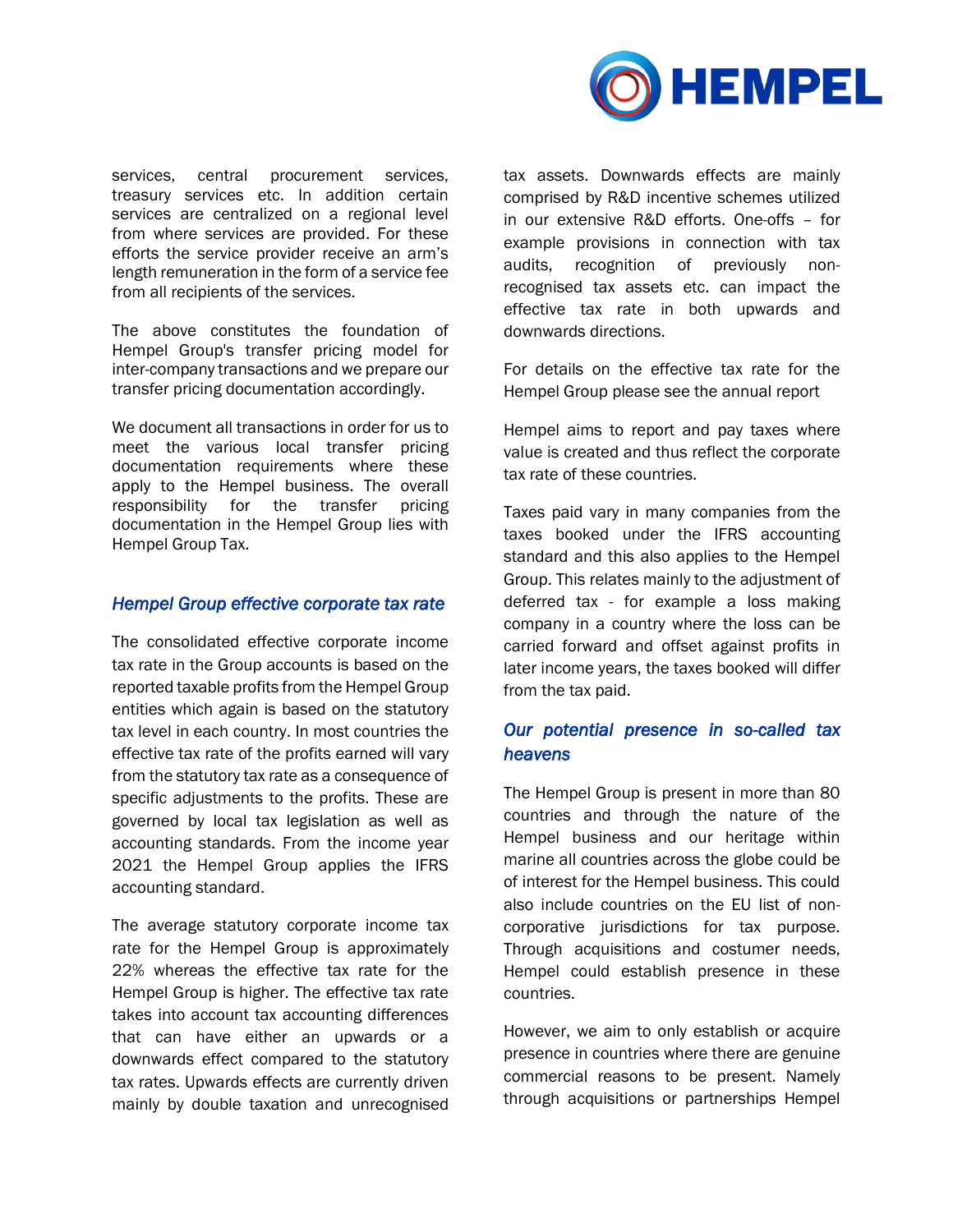

could be engaged in businesses with presence in tax heavens or non-corporative countries. These structures will be diligently reviewed and if no commercial background can be established we will seek to unwind such structures.

If Hempel is present in countries on the EU List of non-corporative jurisdictions the presence are for commercial reason alone1.

## *Tax risk management*

Tax risk management is about understanding where risks arise and having clear guidelines as to how they are dealt with.

Risks can occur due to a changing political landscape, business changes, unintended errors in internal processes, disagreement of facts etc.

In Hempel we constantly monitor risks associated with our business. A certain level of risk is both necessary and accepted. It is important for the business to continuously balance the identified risks with the risk appetite.

As part of our tax risk management framework risks are identified, mapped and monitored.

In order to manage our risks we work with 4 types of tax risks:

- Strategic risks arise from or impact the way we conduct our business and could be legislative changes or new transactions in the group
- Compliance risks relates to both the timing and quality of our filings and for example includes filing positions taken

which are judgemental in nature and relate to interpretation and understanding of tax law and best practices within tax management,

- **Operational risks**; which are risks that are connected to potential failures to our processes, people and systems
- Financial reporting risks; could be material misstatements in our tax reporting or provisions in the annual report.

We assess and prioritize our risks based on a impact/likelihood scale, where we include the below considerations in determining impact;

- The risk of incurring a loss due to additional tax costs, interests and/or penalties,
- The risk of missing an opportunity to structure the business in a more efficient way, and
- Loss of ability to pursue or achieve the goals of Hempel due to damaged reputation and/or relationship with stakeholders.

For tax purposes we aim for certainty on our tax positions. We aim to achieve certainty through having strong technical tax positions and to secure sufficient documentation of facts and analysis.

Where tax law is complex, unclear or subject to interpretation, external advice from reputable tax advisors or confirmation from tax authorities will be sought as appropriate to ensure that the position adopted would more likely than not, be settled in our favour.

<sup>&</sup>lt;sup>1</sup> The EU list of non-cooperative jurisdictions for tax purposes as of 061020 (2020/C 331/03)